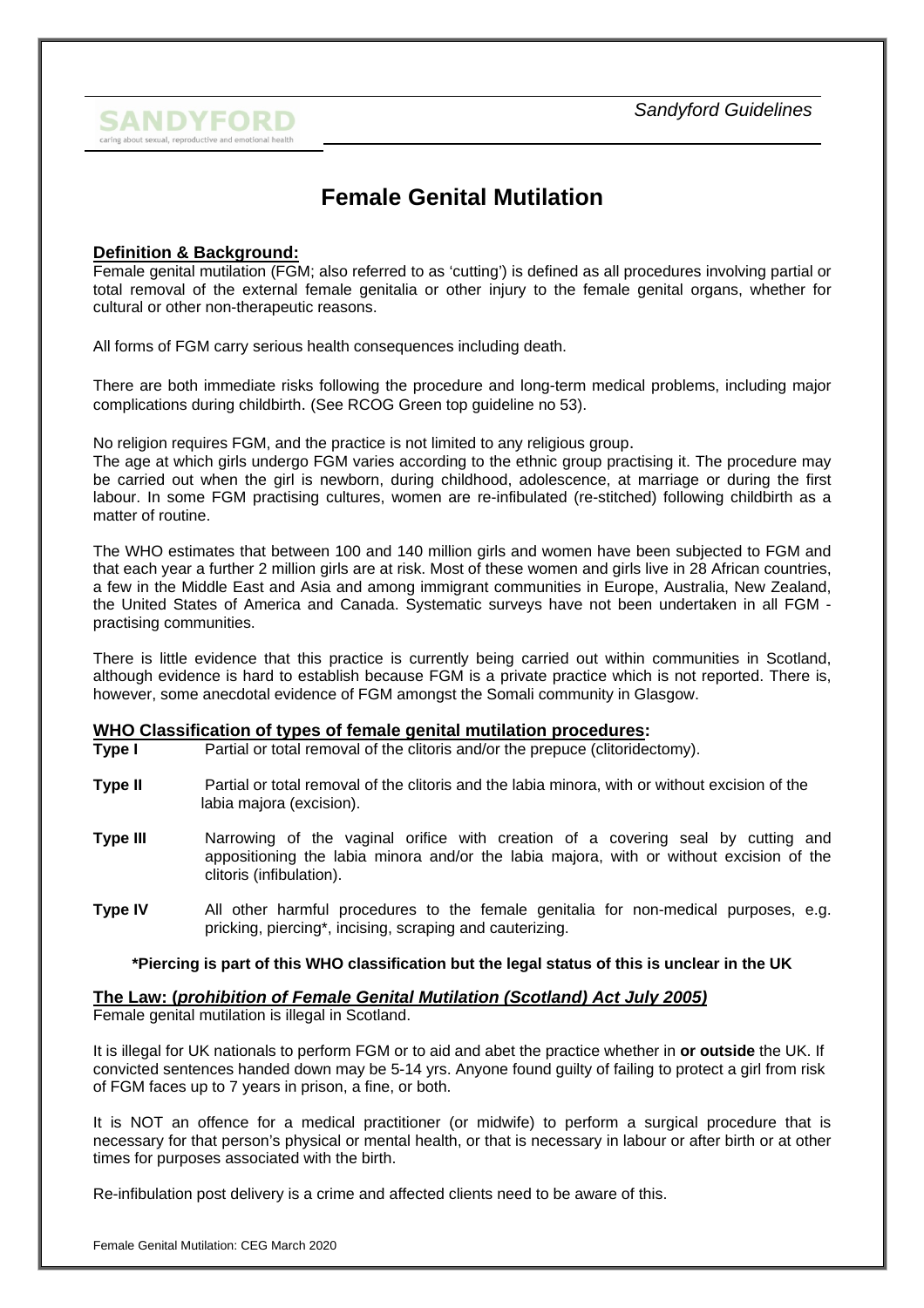## **Sensitive Enquiry and Documentation:**

All clients from areas with a high prevalence of FGM should be asked if they have had gential cutting - in a sensitive way.

High risk countries include (**Djibouti, Egypt, Guinea, India, Indonesia, Iraq, Jordan, Kurdistan, Mali, Saudi Arabia, Sierra Leone, Somalia, Sri Lanka and Sudan)** 

Suggested questions include "It is common in some countries to have been cut, has this happened to you?" or "It is common in your country to have been cut, are you open or closed?" Clients may not disclose this and you may see it on examination only.

FGM **must** be recorded in;

- **clinical notes**
- **medical history page** (Medical Conditions, enter FGM and select from drop down list)
- **social history page** under the violence and abuse section > click yes for gender based violence > other and document FGM in comments box.

If using an interpreter it may be worth exploring the interpreter's understanding and views on FGM prior to the consultation.

If clients disclose FGM they should be asked if they have any sexual or gynaecological worries or concerns and some direct questioning on their sexual functioning may be needed to elicit problems.

Clients who have experienced FGM may have difficulty being examined due to physical and emotional issues.

If you are concerned re genital appearances during an examination ensure a review by a senior clinician. Clients can be referred internally to the SRH Team via an internal referral for discussion and support around these issues.

Referral for psychosexual counselling should also be considered.

### **Child Protection Issues:**

Clients should have a family history taken including a discussion about any children they have or that they are looking after to assess for other girls at risk of FGM.

It is important to **document full names and ages of all children in the family**, the school they attend should be recorded where possible.

Any cases of FGM should be shared with the Inclusion team (by completing an internal referral) for referral/discussion with social work if there is any risk to other women or girls; this is only possible if adequate information is recorded as above.

### **Requests for examination as part of a claim for asylum:**

Although not common this is occasionally requested by Lawyers. These requests should be forwarded to Dr Tamsin Groom.

### **Requests for revision (deinfibulation) / resection of scarring:**

Clients should be offered an appointment with Dr Groom for a discussion prior to onward referral to tertiary care for surgery as many women have limited anatomical knowledge and Gynaecological issues perceived to be as a result of FGM may not be.

Deinfibulation is best offered before conception.